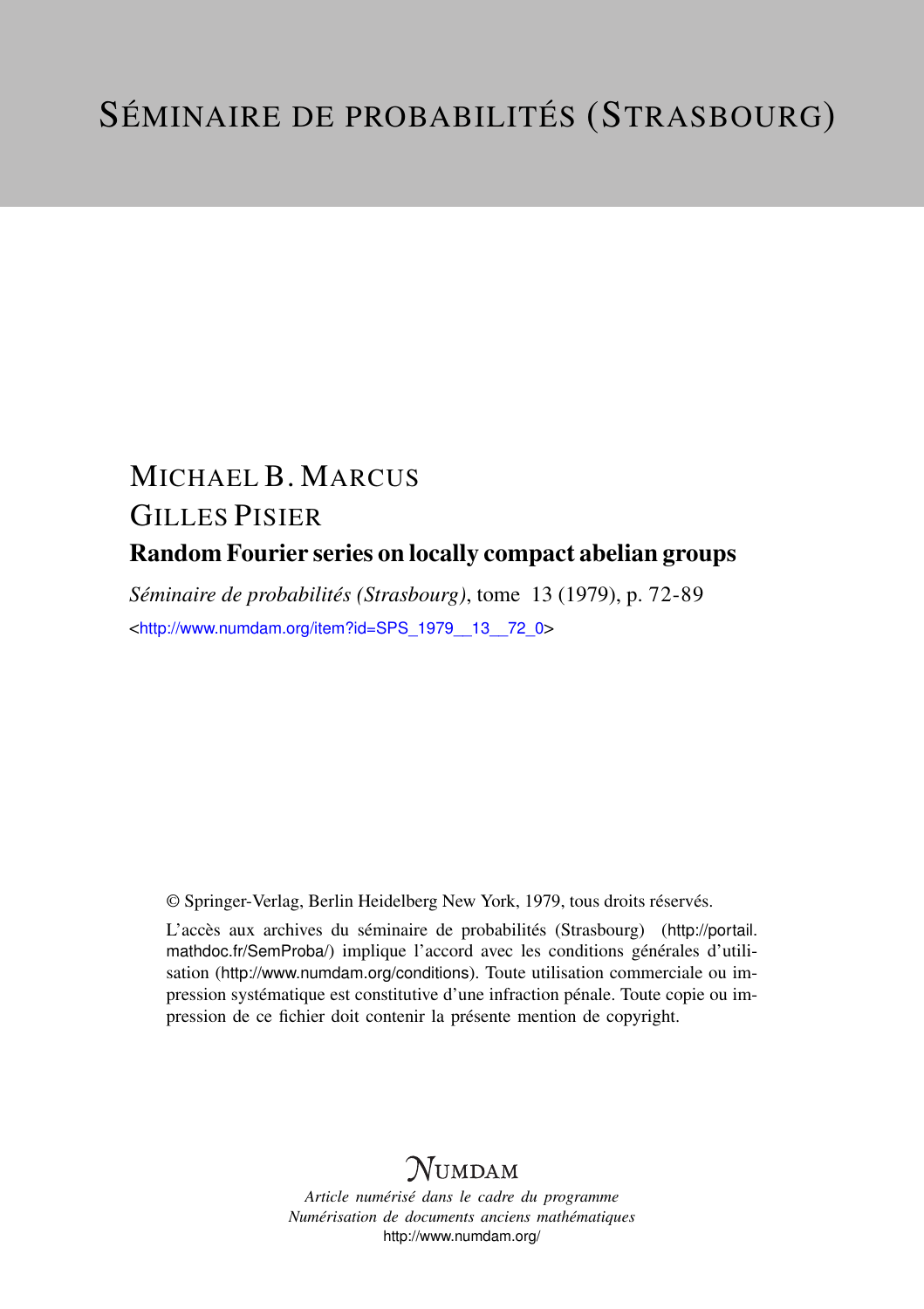Mo B. Marcus and G. Pisier

In 1930 Paley and Zygmund [9] introduced the problem of whether the random series

(1) 
$$
\sum_{k=0}^{\infty} a_k \epsilon_k \cos(kt + \alpha_k), \qquad t \in [0, 2\pi]
$$

converges uniformly a.s., where  $\{a_k\}$  and  $\{\alpha_k\}$  are sequences of real numbers and  $\{\varepsilon_{\mu}\}\$  is a Rademacher sequence, that is, a sequence of independent, symmetric random variables taking on the values  $\pm 1$ . This problem was subsequently studied by Salem and Zygmund [11], Kahane [6] and others (see [8], [10]). In [8] we give a necessary and sufficient condition for the uniform convergence of the series in (1). An interesting aspect of this result is that the condition remains valid when the sequence  $\{\epsilon_{k}\}\$  is replaced by other sequences of random variables, for example, independent gaussian random variables with mean zero and variance  $1 (N(0,1))$ . Our results in [8] are a consequence of the Dudley-Fernique [2], [3] necessary and sufficient condition for the continuity of stationary Gaussian processes and a line of approach initiated in [4] (see also [7]). In this paper, by adding some technical modifications we show that the results in [8] extend directly to the more general class of random series mentioned in the title. The case of compact abelian groups is included in [10].

Let  $G$  be a locally compact abelian group with identity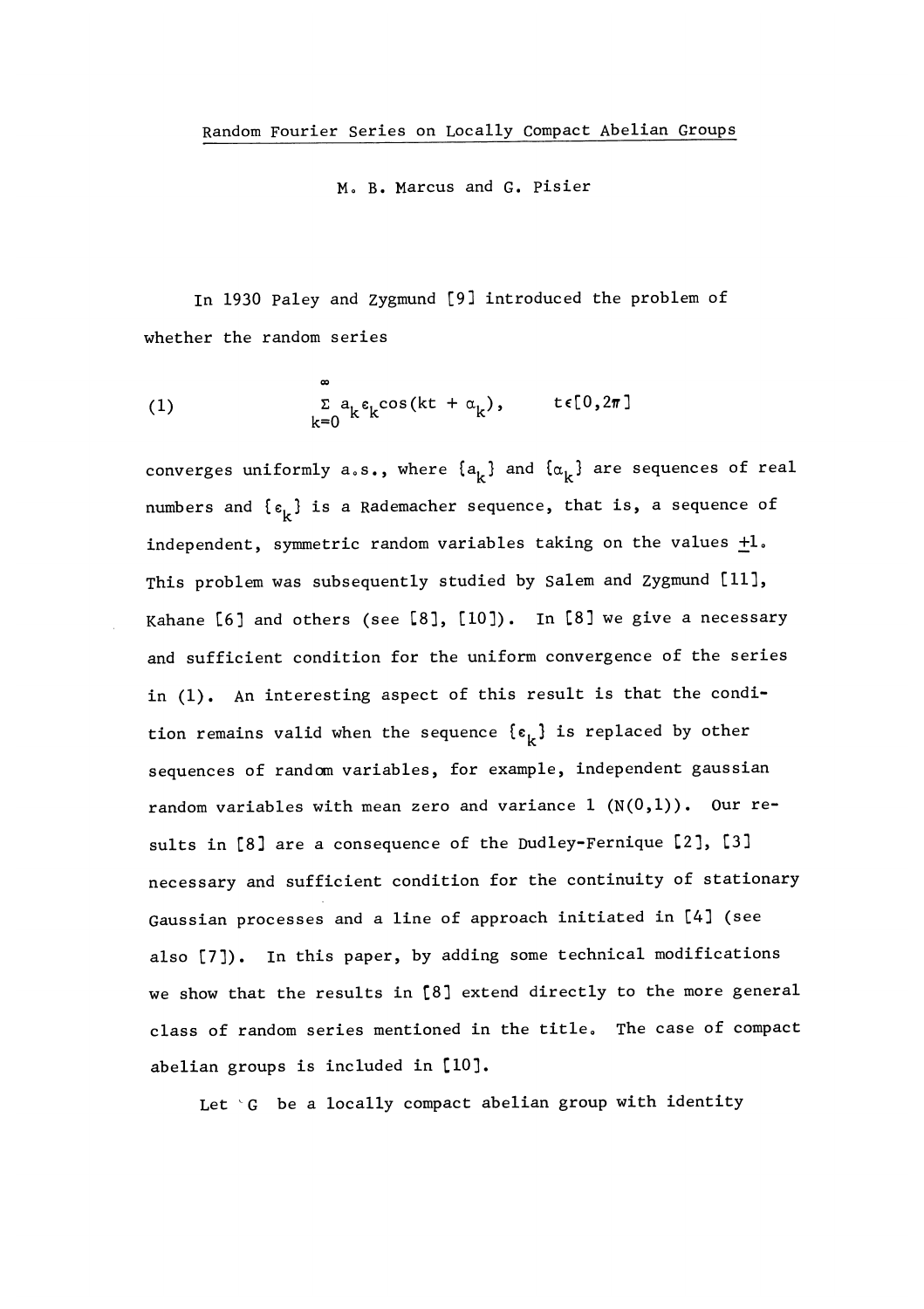element  $0$ . Let  $K \subset G$  be a compact symmetric neighborhood of  $0$ . Let  $\Gamma$  denote the characters of G and let  $A \subset \Gamma$  be countable. Therefore,  $\{\gamma | \gamma \in A\}$  is a countable collection of characters of G. (We only consider Fourier series with spectrum in A. Therefore, in all that follows, we may as well assume that  $\Gamma$  is separable, so that the compact subsets of G are metrizable.) We also define the following sequences of random variables indexed by  $\gamma \in A$ :  $\{\varepsilon_{\nu}\}\$ a Rademacher sequence,  $\{g_{\nu}\}\$  independent N(0,1) random variables and  ${5,}$  complex valued random variables satisfying

(2) 
$$
\sup_{\gamma \in A} E |\xi_{\gamma}|^2 < \infty \text{ and } \lim_{\gamma \in A} \inf E |\xi_{\gamma}| > 0.
$$

Let  $\{a_{\gamma}\}$  be complex numbers satisfying  $\sum_{\gamma \in A} |a_{\gamma}|^2 = 1$  and consider the random Fourier series

(3) 
$$
Z(x) = \sum_{\gamma \in A} a_{\gamma} \epsilon_{\gamma} \xi_{\gamma} \gamma(x), \quad x \in K.
$$

For each fixed  $x \in K$  the series converges a.s. so the sum is well defined, We will give a necessary and sufficient condition for the series (3) to converge uniformly a.s. on K.

Define K  $\oplus$  K = {x + y|x $\epsilon$ K, y $\epsilon$ K} and in a similar fashion define  $\mathfrak{B}$  K<sub>i</sub>. Let  $\tau(x)$  be a non-negative function on K  $\mathfrak{B}$  K and let i=1

(4) 
$$
m_{\pi}(\varepsilon) = \mu(x \in K \oplus K | \tau(x) < \varepsilon)
$$

where  $\mu$  is the Haar measure on G. Define

(5) 
$$
\overline{\tau(u)} = \sup\{y \mid m_{\tau}(y) < u\}
$$

and let  $\mu_n = \mu(\begin{array}{cc} n \\ \#n \end{array})$ . Therefore  $0 \leq m_{\tau}(\varepsilon) \leq \mu_2$  so that the domain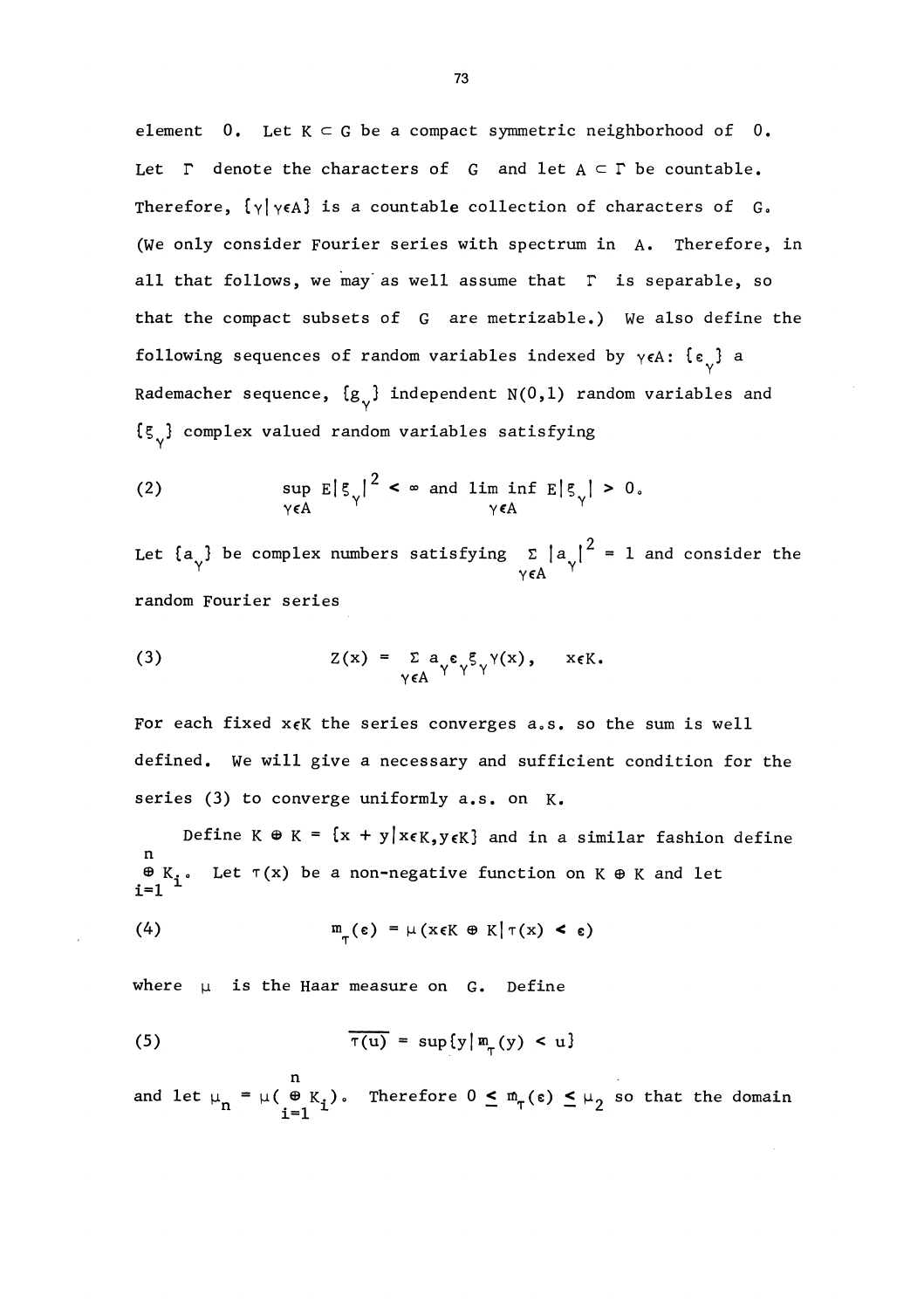of  $\overline{\tau}$  is the interval  $[0,\mu_2]$ . Note that  $\overline{\tau}$  viewed as a random variable on  $[0,\mu_2]$  has the same probability distribution with respect to normalized Lesbesgue measure on  $[0,\mu_{2}]$  that  $\tau(x)$  has with respect to normalized Haar measure on  $K \oplus K$ . In keeping with classical terminology we call  $\bar{\tau}$  the non-decreasing rearrangement of  $\tau$  (with respect to K  $\oplus$  K). In terms of  $\mu$ ,  $\tau$  and K we define the integral

(6) 
$$
I(K,\mu,\tau(s)) = I(\tau(s)) = I(\tau)
$$

$$
= \int_0^{\mu_2} \frac{\overline{\tau(s)}}{s(\log \frac{4\mu_4}{s})^{1/2}} ds.
$$

Finally, we define a translation invariant pseudo-metric  $\sigma$  on G by

(7) 
$$
\sigma(x-y) = \left(\sum_{\gamma \in A} |a_{\gamma}|^2 |\gamma(x) - \gamma(y)|^2\right)^{1/2}
$$

$$
= \left(\sum_{\gamma \in A} |a_{\gamma}|^2 |\gamma(x-y) - 1|^2\right)^{1/2}.
$$

To see the motivation for this note that when  $E |\xi_{\gamma}|^2 = 1$  for all  $\gamma \in A$  then  $\sigma(x-y) = (E|Z(x)-Z(y)|^2)^{1/2}$ . We can now state our result.

Theorem 1: Employing the notation and definitions given above let  $||z|| = \sup |Z(x)|$ . If I( $\sigma$ ) <  $\infty$  the series (3) converges uniformly x EK a. s. and

(8) 
$$
(E||z||^2)^{1/2} \leq C(\sup_{\gamma} E|\xi_{\gamma}|^2)^{1/2} [(\sum_{\gamma \in A} |a_{\gamma}|^2)^{1/2} + I(\sigma)]
$$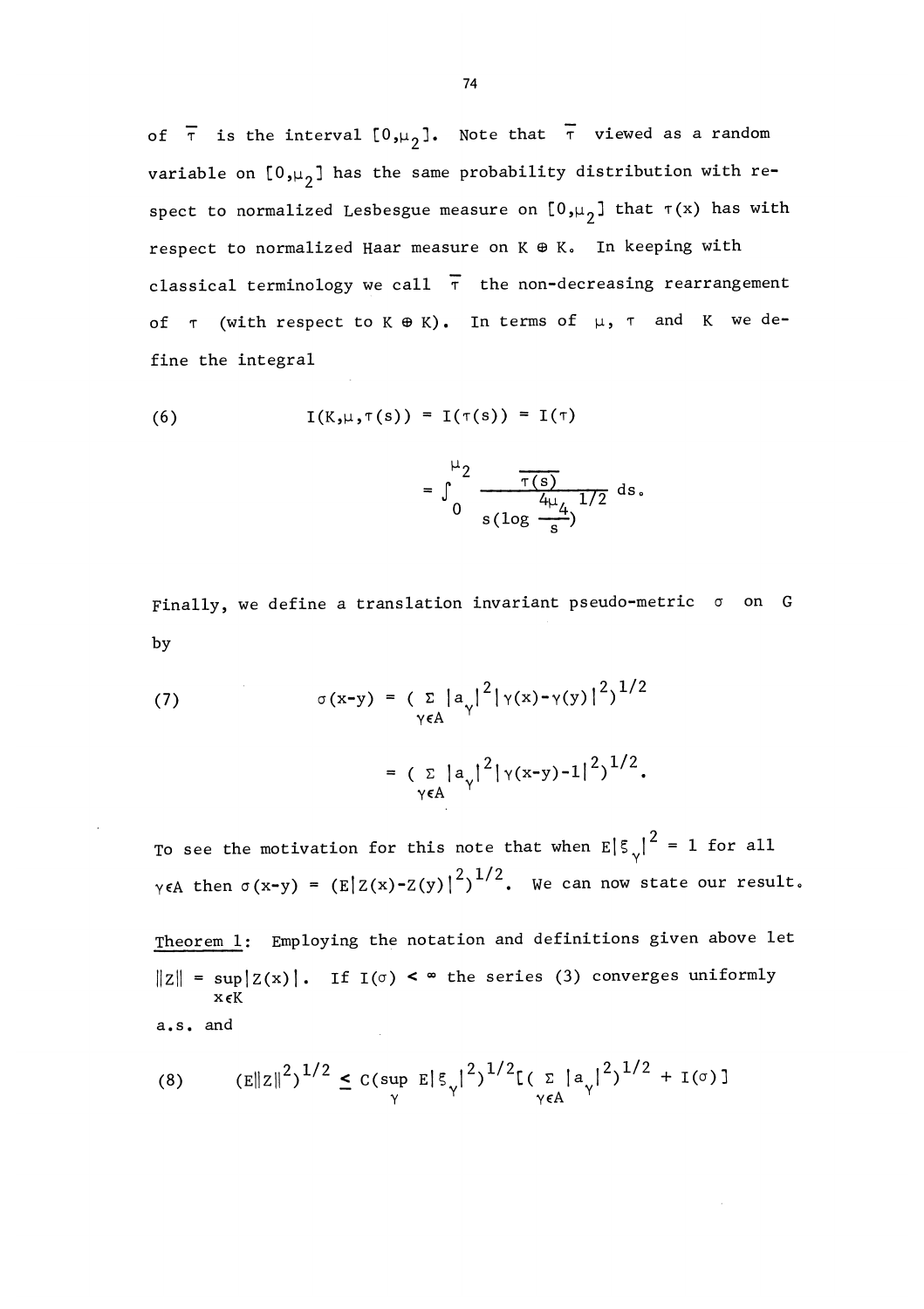where C is a constant independent of  $\{a_{v}\}\$  and  $\sigma$ . Let  ${\gamma_k, k = 1, 2, ...}$  be an ordering of  $\gamma \in A$  and let  ${a_k}, {c_k}$  and  ${s_k}$ be the corresponding orderings of  $\{a_{\gamma}\}\text{, } \{e_{\gamma}\}\text{ and } \{5_{\gamma}\}\text{. If } I(\sigma) = \infty$ then for all open sets  $U \subset K$ 

(9) 
$$
\sup_{n} \sup_{x \in U} \left| \sum_{k=1}^{n} a_{k} \varepsilon_{k} \zeta_{k} \gamma_{k}(x) \right| = \infty
$$

on a set of measure greater than zero. (Note that neither (2) nor (7) depend on the order of  $\{Y_k\}$  so that the implications of I( $\sigma$ ) <  $\in$  are also valid for all orderings  $\{\gamma_k\}$  of  $\gamma_{\epsilon A}$ .)

proof: The first step is a adaptation of Dudley's theorem on a sufficient condition for continuity of the sample paths of a Gaussian process. It is well known that this theorem is also valid for processes with sub-gaussian increments. Let  ${Y(t), t(\tau)}$ , T an arbitrary index set, be a real valued stochastic process. The process is said to have subgaussian increments if there exists a  $\delta$  > 0 such that for all s, teT and  $\lambda$  > 0

$$
E\{\exp(\lambda(X(s)-X(t)))\}\exp\{\lambda^{2}\delta^{2}E(X(t)-X(s))^{2}/2\}.
$$

Let  $(S,\rho)$  be a metric (or pseudo-metric) space. We denote by  $N_{\rho}(S,\varepsilon)$  the minimum number of balls in the metric (or pseudometric)  $\rho$  that is necessary to cover S. The following theorem is an immediate consequence of Theorem  $4.1$  [7]; it is similar to a theorem of Fernique, [13].

Theorem 2: Let  $\tilde{S} = {\tilde{X}(t), t \in T}, T$  a compact topological space, be a stochastic process with subgaussian increments and let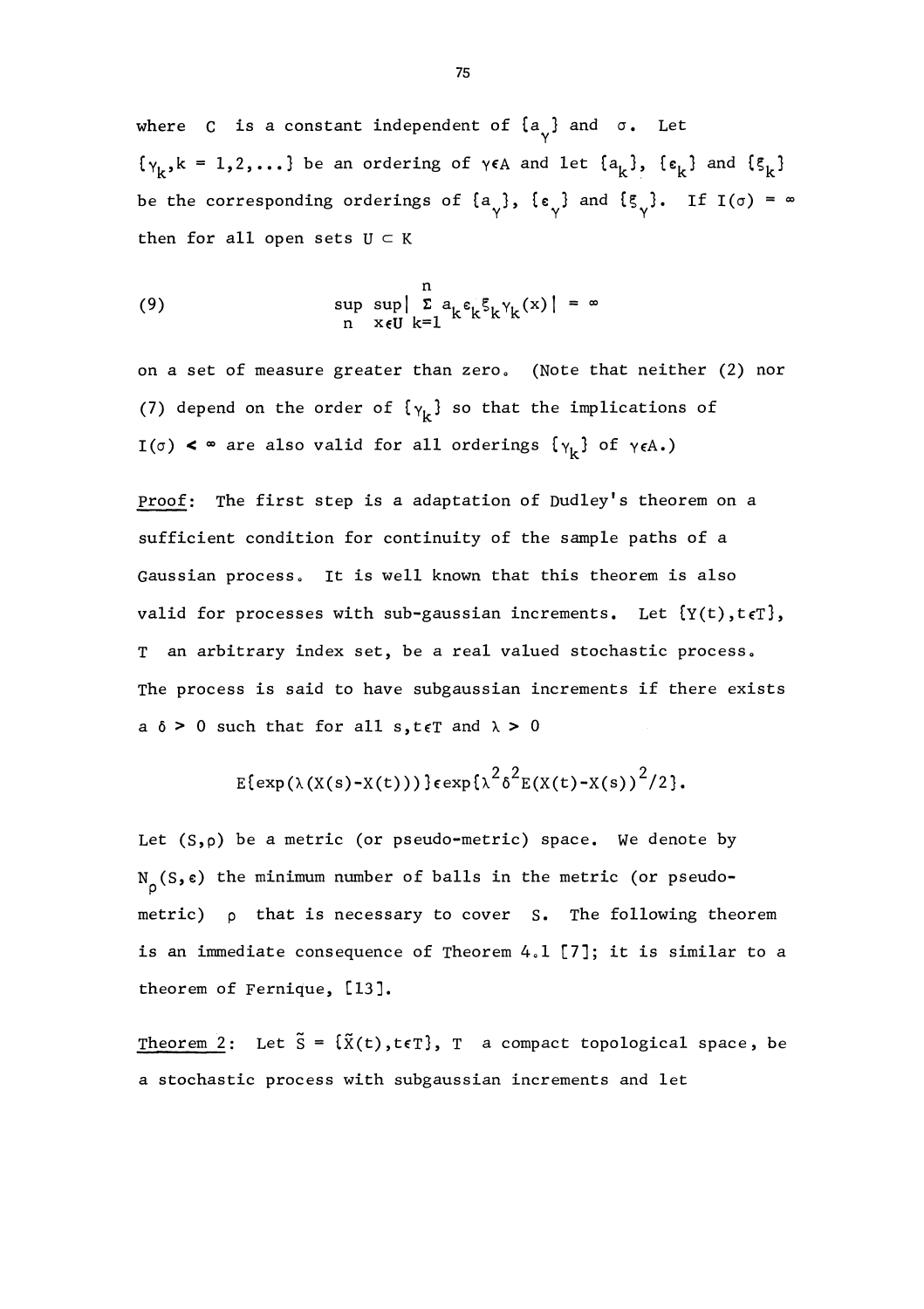$p(t,s) = (E(\tilde{X}(t)-\tilde{X}(s))^2)^{1/2}$  be continuous on T x T. Define  $\hat{\rho}$  = sup  $\rho(s,t)$  and assume that

(10) 
$$
J(\tilde{S}, \rho) = J(\rho) = \int_{0}^{\rho} (\log N_{\rho}(\tilde{S}, u))^{1/2} du < \infty.
$$

Then there exists a version  $S = \{X(t), t \in T\}$  of the process, with continuous sample paths, satisfying the inequality

(11) 
$$
E[ \sup_{t \in T} |X(t)| ] \leq C' [E|X(t_0)| + \hat{\rho} + J(S, \rho)]
$$

where  $t_0 \in T$  and  $C' = C'(\delta)$  is a constant independent of p. (Note that N<sub>p</sub>(S,u) = N<sub>p</sub>(S,u) so, in particular, J(S,p) = J(S,p).)

We will use this theorem in the special case in which  $\rho$  is translation invariant. In this case we can relate the integrals defined in (6) and (10). In order to do this we need the following lemma which is a generalization of Lemma 2.1 [4].

Lemma 3. Let  $\tau$  be a translation invariant pseudo-metric on G then

(12) 
$$
\frac{\mu_1}{m_\tau(\epsilon)} \leq N_\tau(K \oplus K, \epsilon) \leq \frac{\mu_4}{m_\tau(\epsilon/2)}.
$$

proof: Since this lemma is the only ingrediant in the proof of Theorem 1 that is not supplied in [8] or [10] we will sketch the proof. Note that when  $G$  is compact we can take  $K = G$ . In this case the proof is elementary and (12) reduces to

$$
\frac{\mu(G)}{\mathfrak{m}_{\pi}(\varepsilon)} \leq N_{\pi}(G, \varepsilon) \leq \frac{\mu(G)}{\mathfrak{m}_{\pi}(\varepsilon/2)}.
$$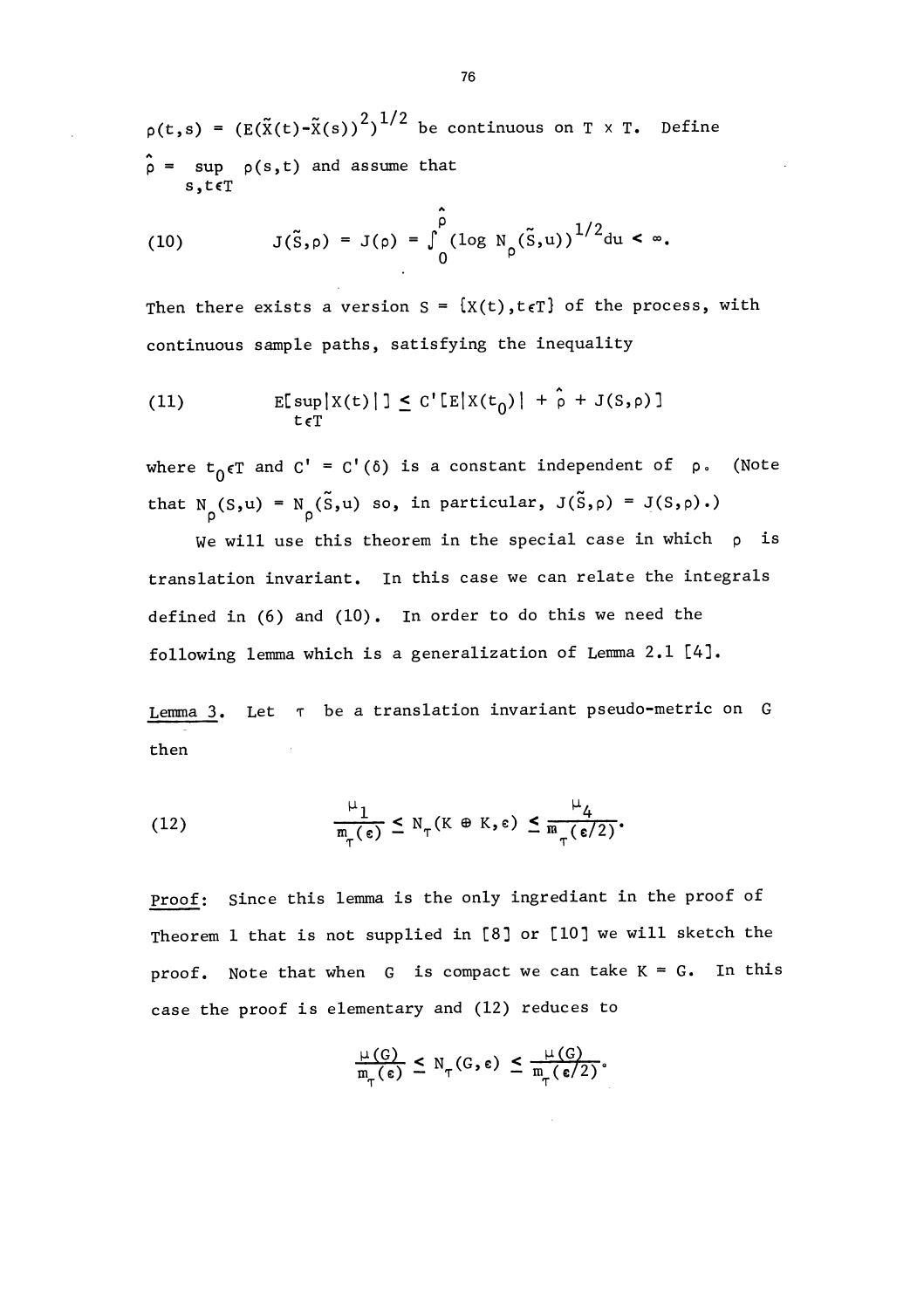Let  $B(t,\epsilon) = \{x_{\epsilon}G | \tau(x-t) \leq \epsilon\}$  and let  $M_{\tau}(K \oplus K, \epsilon)$  denote the maximal number of balls of radius e in the  $\tau$  pseudo-metric centered in 4 K  $\oplus$  K and disjoint in  $\oplus$  K.. Then for all t $\epsilon$ K  $\oplus$  K we have 4  $\begin{aligned} \n\cap \quad &\oplus \quad K_{\mathbf{i}} \} \geq \mu \{ \mathbf{B}(0, \epsilon) \cap K \oplus K \} \\ \n\mathbf{i} = 1 \n\end{aligned}$ 

and

$$
M_{\tau}(K \oplus K, \varepsilon/2) \geq N_{\tau}(K \oplus K, \varepsilon)
$$

Denote the centers of the  $M_{\tau}$ (K  $\oplus$  K, e/2) balls of radius e/2 centered in K  $\oplus$  K and disjoint in  $\oplus$  K<sub>i</sub> by {t<sub>j</sub>,j = 1,...,M<sub>T</sub>(K  $\oplus$  K,e)] then

$$
M_{\tau}(K\oplus K, \varepsilon/2) \qquad 4
$$
  
\n
$$
\mu_{4} \ge \mu \left( \bigcup_{j=1}^{J} \{B(t_{j}, \varepsilon/2) \cap \bigoplus_{i=1}^{K} K_{i}\}\right)
$$
  
\n
$$
\ge M_{\tau}(K \oplus K, \varepsilon/2) \mu(B(0, \varepsilon/2) \cap K \oplus K)
$$
  
\n
$$
\ge N_{\tau}(K \oplus K, \varepsilon) m_{\tau}(\varepsilon/2)
$$

This proves the right side of  $(12)$ ; the proof of the left side is similar.

 $\Delta$ 

We note two other standard results

(13) 
$$
N_{\tau}(K, \varepsilon) \leq N_{\tau}(K \oplus K, \varepsilon)
$$

(14) 
$$
N_{\tau}(K \oplus K, 2\varepsilon) \leq N_{\tau}^{2}(K, \varepsilon)
$$

and define the integral expression

(15) 
$$
\tilde{\mathbf{I}}(K,\mu,\tau(u)) = \tilde{\mathbf{I}}(\tau(u)) = \tilde{\mathbf{I}}(\tau)
$$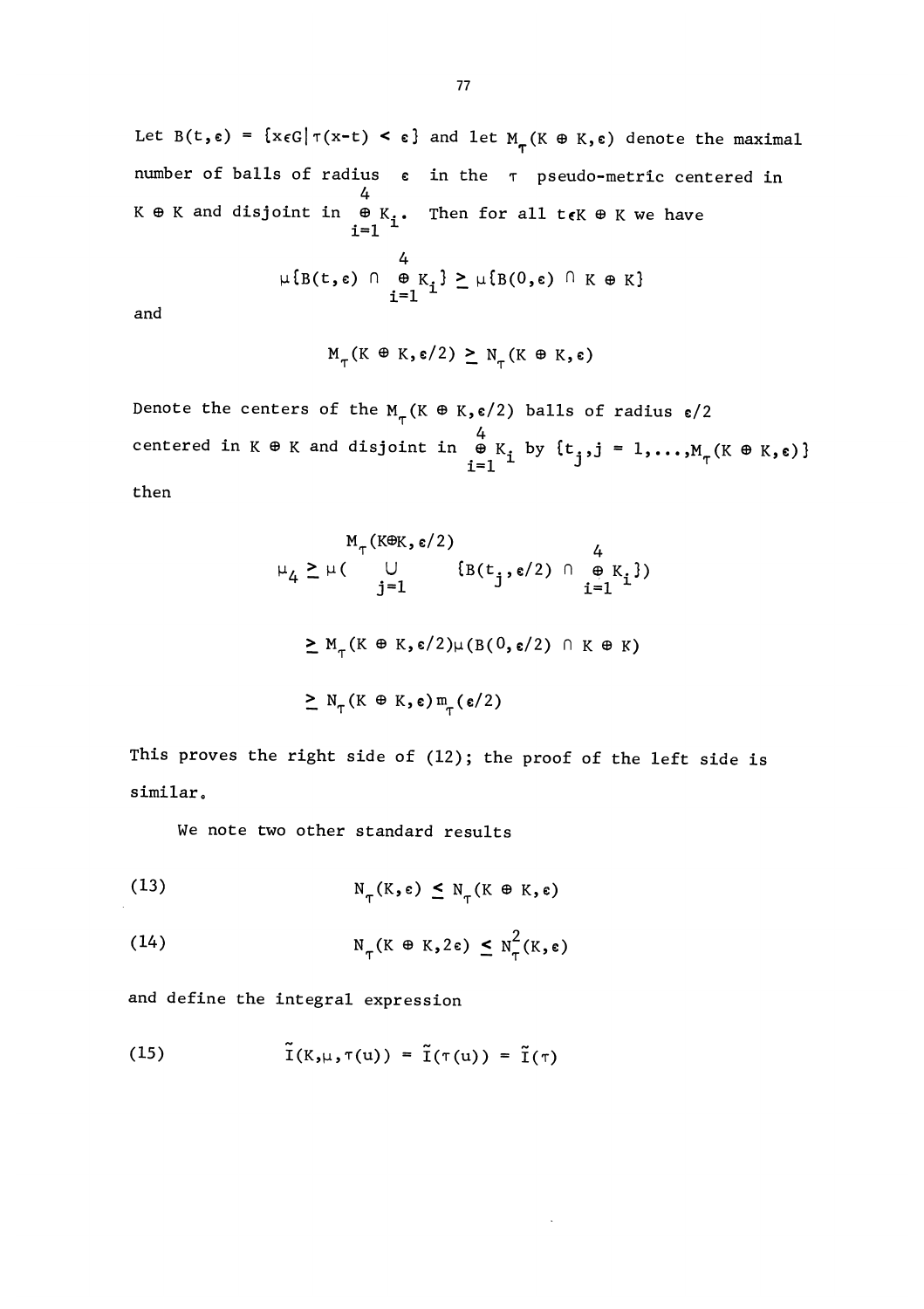$$
= \int_{0}^{\mu_2} \frac{\int_{0}^{s} \tau(u) du}{s^2 (\log \frac{4\mu_4}{s})^{1/2}} ds
$$

for  $\overline{\tau}$  as defined in (5). The next lemma follows from (12), (13),  $(14)$  and integration by parts.

Lemma 5: Let  $\mathbf{\hat{r}} = \sup_{\mathbf{x}} \mathbf{f}(\mathbf{x})$  and assume that  $\mathbf{J}(\mathbf{K},\mathbf{\hat{r}}) = \mathbf{J}(\mathbf{\hat{r}}) < \infty$ , then x€K⊕K the following inequalities hold:

(16) 
$$
-C_1 \hat{\tau} + I(\tau) \leq \tilde{I}(\tau) \leq 2I(\tau)
$$

(16) 
$$
-C_{1} \tau + I(\tau) \leq I(\tau) \leq 2I(\tau)
$$

$$
-C_{2} \hat{\tau} + \frac{1}{2\sqrt{2}} I(\tau) \leq J(\tau) \leq C_{2} \hat{\tau} + 2I(\tau)
$$

(17) 
$$
-C_{2} \tau + \frac{1}{2\sqrt{2}} \mathbf{I}(\tau) \leq J(\tau) \leq C_{2} \tau + 2\mathbf{I}(\tau)
$$
  
(18) 
$$
-C_{3} \hat{\tau} + \frac{1}{4\sqrt{2}} \tilde{\mathbf{I}}(\tau) \leq J(\tau) \leq C_{3} \hat{\tau} + 2\tilde{\mathbf{I}}(\tau)
$$

where  $\texttt{c}_{1}^{},\texttt{c}_{2}^{},\texttt{c}_{2}^{},\texttt{c}_{3}^{},\texttt{c}_{3}^{'}$  are all positive and finite.

The next step in the proof is a Jensen type inequality for the non-decreasing rearrangements of a family of random functions. Let  $(\Omega, \widetilde{\mathscr{F}}, P)$  be some probability space with expectation operator E and let  $\tau(x,w)$ ,  $x \in K$   $\oplus K$ ,  $w \in \Omega$  be a family of random non-negative functions such that  $E|T(x,w)|^2 < \infty$  for  $x \in K$   $\oplus$  K. Following (4) and (5) we define the random families  $_{\tau(\,\boldsymbol{\cdot}\,,\,\boldsymbol{\mathsf{w}})}(\,\boldsymbol{\mathsf{\varepsilon}})$  and  $_{\tau(\,\boldsymbol{\cdot}\,,\,\boldsymbol{\mathsf{w}})}$ . We have at  $E|\tau(x, \omega)|^2 < \infty$  for  $x \in K \oplus K$ . Fo<br>random families  $m_{\tau(\cdot, \omega)}(\varepsilon)$  and  $\overline{\tau(\varepsilon)}$ <br> $h \leq \mu_2$ <br> $\frac{h}{\tau(u, \omega) du}|^2)^{1/2} \leq \int_0^h \frac{E|\tau(u, \omega)|^2}{(E|\tau(u, \omega)|^2)^{1/2}}$ <br>eneralization of Lemma 1.1 [7]. T

Lemma 6: For  $0 \leq h \leq \mu_2$ 

(19) 
$$
(E|\int_{0}^{h} \overline{\tau(u,w)} du|^{2})^{1/2} \leq \int_{0}^{h} (E|\tau(u,w)|^{2})^{1/2} du.
$$

This lemma is a generalization of Lemma  $1.1$  [7]. The proof is essentially the same as the one given in [8].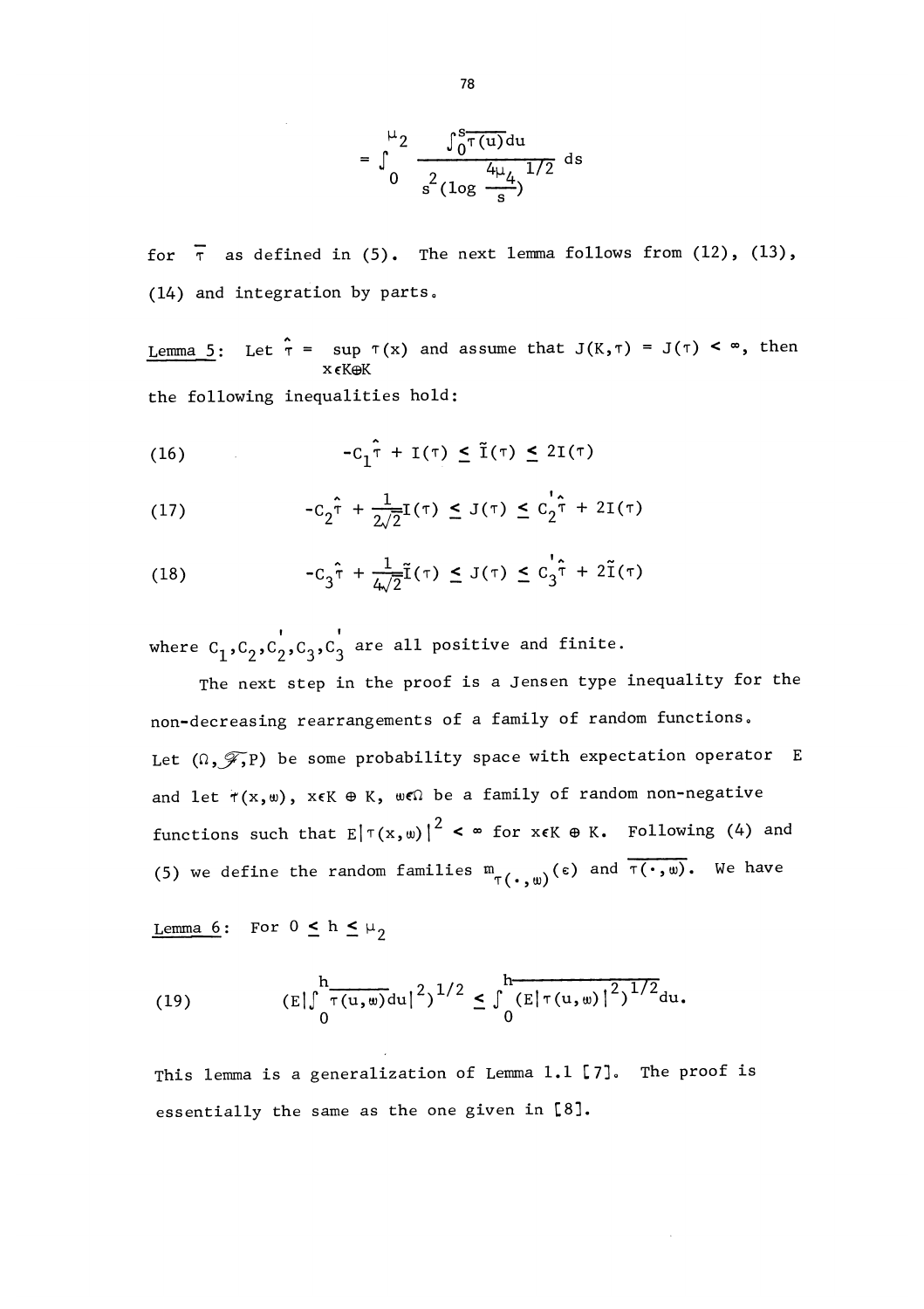We can now obtain the implications of  $I(\sigma) < \infty$  in Theorem 1. Let  $(\Omega_1, \mathcal{F}_1, P_1)$  denote the probability space of  $\{\xi_{\gamma}\}$  and  $(\Omega_2, \mathcal{F}_2, P_2)$ denote the probability space of  $\{\varepsilon_{\gamma}\}\$  and denote the corresponding expectation operators by  $E_1$  and  $E_2$ . The series (3) is defined on the probability space  $(\Omega_1 \times \Omega_2, \mathscr{T}_1 \times \mathscr{T}_2, P_1 \times P_2)$ . We shall refer to this space as  $(\Omega, \widetilde{\mathscr{J}}, P)$  and denote the corresponding expectation operator by E (not to be confused with the space used to explain Lemma  $6$ ).

Without loss of generality we can assume sup  $E|\xi_{\gamma}|^2 \leq 1$ ; the  $\gamma \epsilon A$ second assumption of (2) is not used in this part of the proof. Fix  $\mathbf{w}_1 \in \Omega_1$  and consider

(20) 
$$
Z(x, w_1) = \sum_{\gamma \in A} a_{\gamma} \varepsilon_{\gamma} \xi_{\gamma}(w_1) \gamma(x), \quad x \in K
$$

as a random series on 
$$
(\Omega_2, \mathcal{F}_2, P_2)
$$
. Note that  
\n
$$
Z_1(x, w_1) = \sum_{\gamma \in A} \mathfrak{e} \underset{\gamma}{Re[a_{\gamma} \xi_{\gamma}(w_1) \gamma(x)]}
$$
 and  
\n
$$
Z_2(x, w_1) = \sum_{\gamma \in A} \mathfrak{e} \underset{\gamma}{Im[a_{\gamma} \xi_{\gamma}(w_1) \gamma(x)]}
$$
 are both processes with sub-  
\ngaussian increments (see e.g. Chapter 2, Section 2 [5]) and both  
\n $(E_2|Z_1(x, w_1) - Z_1(y, w_1)|^2)^{1/2}$  and  $(E_2|Z_2(x, w_1) - Z_2(y, w_1)|^2)^{1/2}$  are less  
\nthan or equal to

(21) 
$$
\sigma(x-y,w_1) = (\sum_{\gamma \in A} |a_{\gamma}|^2 |\xi_{\gamma}(w_1)|^2 |\gamma(x-y)-1|^2)^{1/2}.
$$

By Theorem 2 with  $t_0 = 0$  and (18) we have

(22) 
$$
E_2[ \sup_{x \in K} |Z(x, w_1)| ] \le D[ (\sum_{\gamma \in A} |a_{\gamma}|^2 | \xi_{\gamma}(w_1) |^2)^{1/2} + \tilde{I}(\sigma(u, w_1)) ]
$$

for some constant D, where we use the facts that

$$
\hat{\sigma} = \sup_{x \in K \oplus K} \sigma(x) \le 2(\sum |a_{\gamma}|^2 | \xi_{\gamma}(\omega_1) |^2)^{1/2}
$$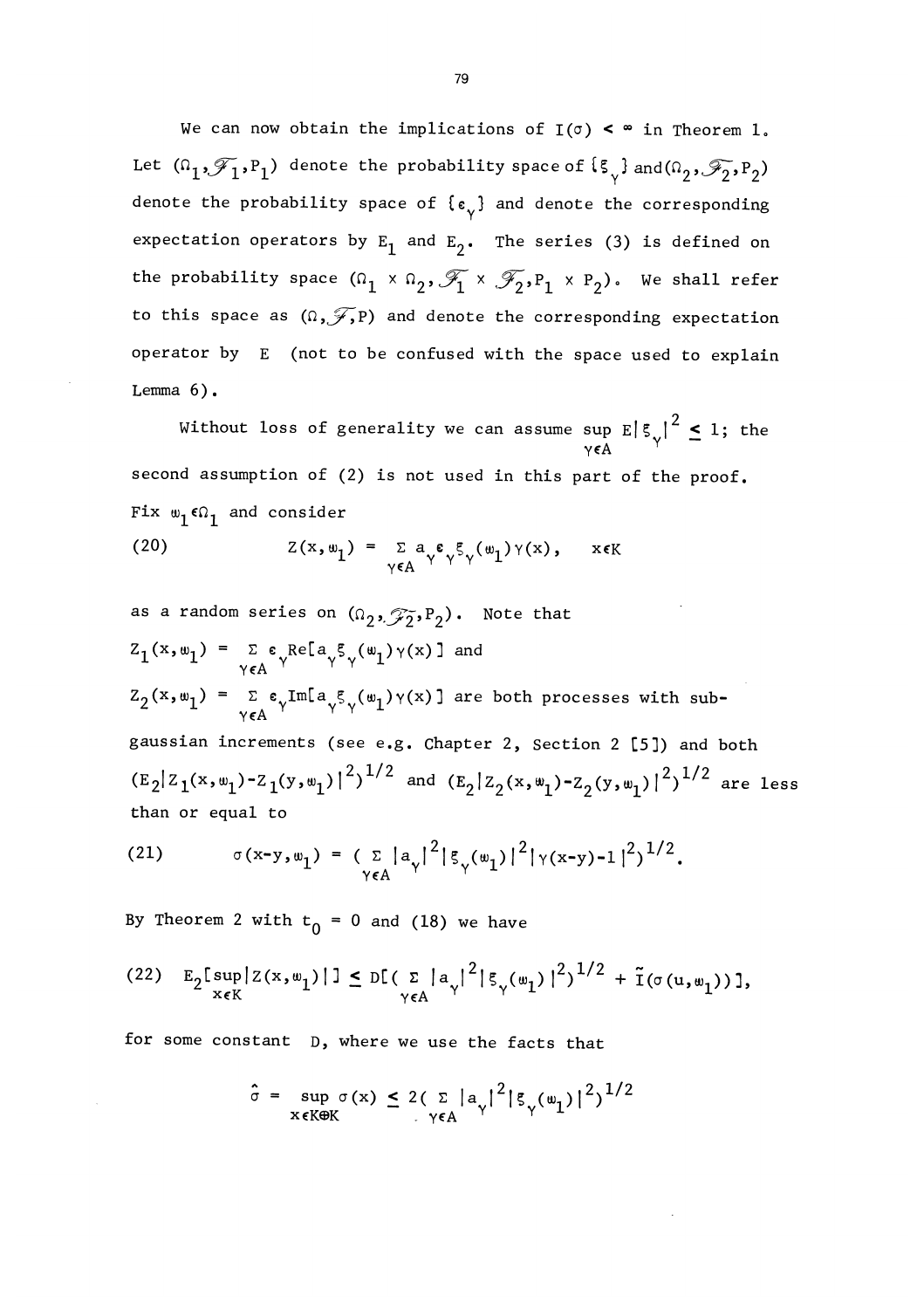and

$$
E_2|Z(0, w_1)| \le (E_2|Z(0, w_1)|^2)^{1/2}
$$
  
=  $(\sum_{\gamma \in A} |a_{\gamma}|^2 |\xi_{\gamma}(w_1)|^2)^{1/2}$ .

The series (20) is a Rademacher series therefore by Kahane's inequality we have

(23) 
$$
E_2 \left[ \sup_{x \in K} |Z(x, w_1)|^2 \right]^{1/2} \leq C E_2 \left[ \sup_{x \in K} |Z(x, w_1)| \right]
$$

where C is a constant independent of the values of  $\{a_{\sqrt{5}\sqrt{(w_1)}}\}\$   $\vee\in A\}$ . By Lemma 6 we have

(24) 
$$
(E_1 | \tilde{I}(\sigma(u, w_1))|^2)^{1/2}
$$

$$
\leq \int_0^{\mu_2} \frac{(\mathbf{E}_1|\int_0^s \overline{\sigma(\mathbf{u}, \mathbf{w}_1)} \mathrm{d}\mathbf{u}|^2)^{1/2}}{\mathbf{s}^2 (\log \frac{4\mu_4}{s})^{1/2}} \mathrm{d}\mathbf{s} \leq \tilde{\mathbf{I}}(\sigma)
$$

where  $\sigma$  is given in  $(7)$ . Also

(25) 
$$
(E_1 \sum_{\gamma \in A} |a_{\gamma}|^2 | \xi_{\gamma}(\omega_1)|^2)^{1/2} \leq (\sum_{\gamma \in A} |a_{\gamma}|^2)^{1/2}.
$$

Using  $(23)$ ,  $(24)$ ,  $(25)$  and  $(16)$  in  $(22)$  we obtain  $(8)$ .

We now show that the series (3) converges uniformly a.s. It follows from (24) and Lemma 5 that  $I(\sigma)$  <  $\infty$  implies  $J(K,\sigma(\cdot,\omega_1))$  <  $\infty$ a.s.  $(P_1)$ . Therefore by Theorem 2 there exists a set  $\overline{\Omega}_1 \subset \Omega_1, P(\overline{\Omega}_1) = 1$ , such that for  $\mathfrak{w}_1 \epsilon \overline{\Omega}_1$ ,  $Z(x, \mathfrak{w}_1)$  has a version which is continuous a.s.  $(P_2)$ . Therefore by the Ito-Nisio theorem (Theorem 2.3.4 [5]) the series (20) converges uniformly a.s.  $(P_2)$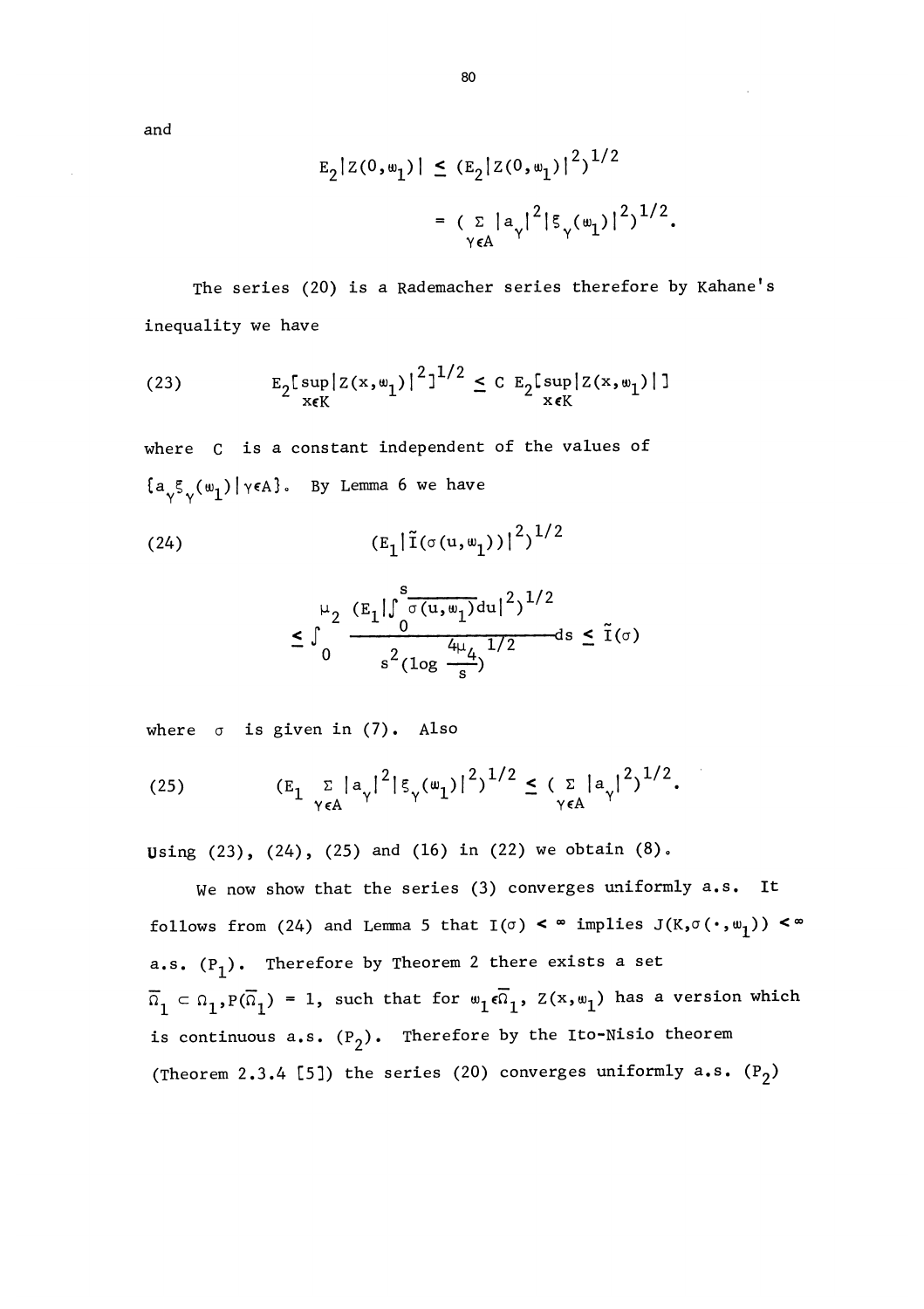for each  $\mathbf{w}_1 \epsilon \overline{\Omega}_1$ . This implies, by Fubini's theorem, that the series  $(3)$  converges uniformly  $a.s.$   $(P)$ .

We now obtain the implications of  $I(\sigma) = \infty$ . The major result in this direction is Fernique's necessary condition for the continuity of stationary Gaussian processes. Consider

(26) 
$$
G(x) = \sum_{\gamma \in A} a_{\gamma} g_{\gamma}(\gamma(x), \quad x \in K.
$$

We use the following version of Fernique's theorem.

Theorem 7. A necessary condition for the series (26) to converge uniformly a.s. is that  $J(K,\sigma) < \infty$ .

Proof: Fernique's theorem (Theorem  $8.1.1$  [3]) is proved for real valued processes on  $R<sup>n</sup>$  but only minor modifications are necessary to adapt the proof to the case considered here. Instead of G(x) it is sufficient to prove Theorem 7 for the real valued process

(27) 
$$
Y(x) = \sum_{\gamma \in A} g_{\gamma} \text{Re}(a_{\gamma} \gamma(x)) + \sum_{\gamma \in A} g_{\gamma} \text{Im}(a_{\gamma} \gamma(x)), x \in K,
$$

where  $\{g_{\gamma} | \gamma \in A\}$  is an independent copy of  $\{g_{\gamma} | \gamma \in A\}$ , since E(G(x)-G(y))<sup>2</sup> = E(Y(x)-Y(y))<sup>2</sup> =  $\sigma^2$ (x-y) and the series (26) and (27) either both converge uniformly a.s. or neither does.

The only point in the proof of Theorem 8.1.1 [3] that needs to be extended is Lemma 8.1.2. Let  $H = \{x \in G | \sigma(x) = 0\}$  and form the quotient group  $G' = G/H$ . There exists a cannonical mapping of  $G$ onto  $G'$ ; let  $K'$  be the image of  $K$  under this mapping. Denote by  $\sigma'$  the metric on K' that corresponds to the pseudo-metric  $\sigma$  on K.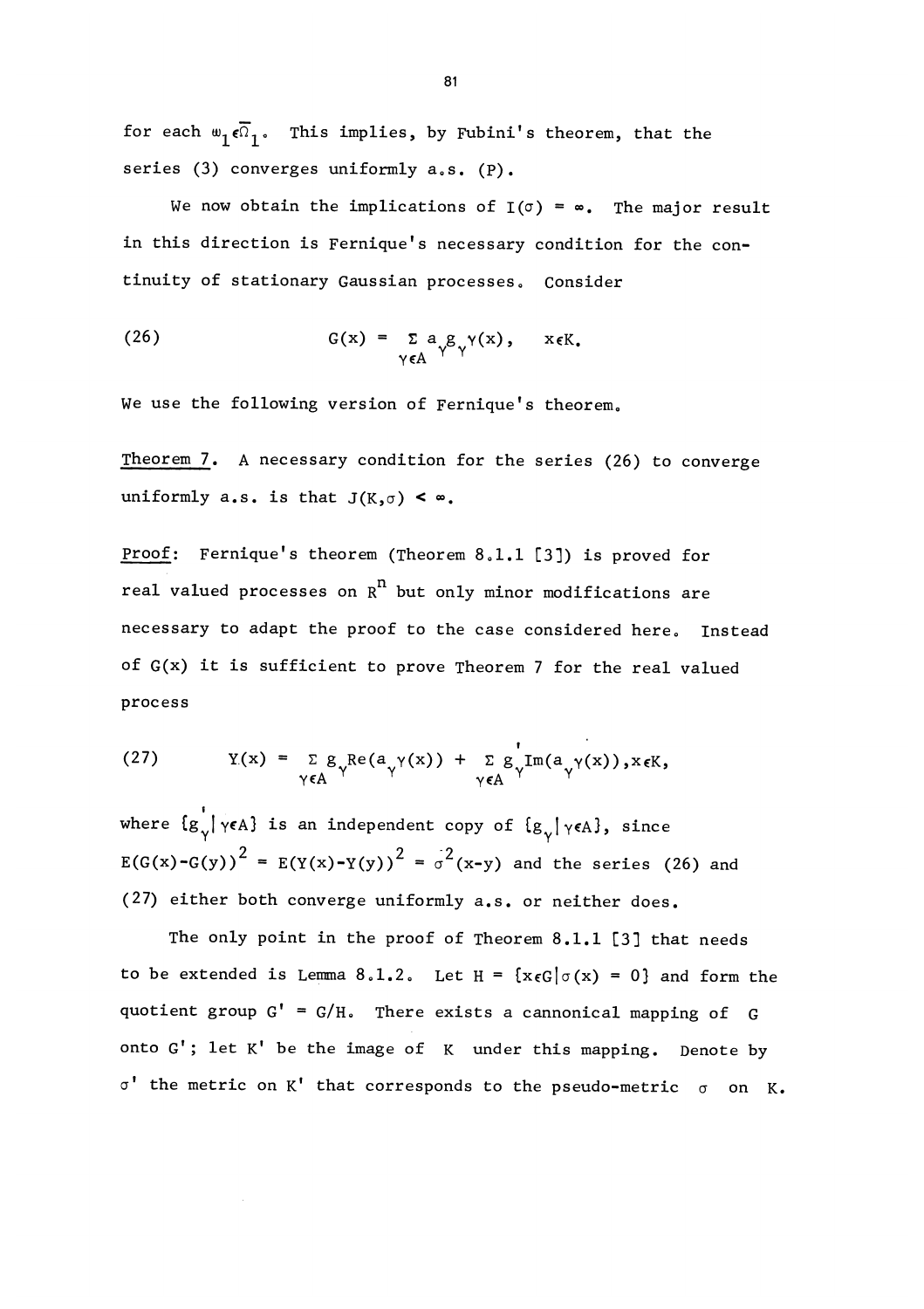<u>Lemma 8</u>: There exists a  $\delta_0 > 0$  and a compact symmetric neighborhood of  $0 \leq K$  such that if  $s, t \in \bigoplus_{i=1}^{\infty} S_i$  then  $\sigma'(s-t) \leq \delta_0$  implies  $s-t \epsilon S$ .

s-ces.<br><u>Proof</u>: Let<br>。  $\texttt{proof:} \quad \texttt{Let} \quad \texttt{S} \quad \texttt{be a compact symmetric neighborhood of} \ \ \texttt{0-}\epsilon \texttt{K'} \quad \texttt{such}$ that  $\oplus$  S  $\subset$  K'. Let  $\upbeta$  = min{ $\sigma'$ (x),x $\epsilon$   $\oplus$  S<sub>1</sub>/S}. Since  $\ 0\ \$  is the  $i=1$  i=1  $i=1$ 4 unique zero of  $\sigma'$  on K' we have  $\beta > 0$ . Let  $s, t \in \bigoplus_{i=1}^s I$  then s-t  $\theta$  S<sub>i</sub>. Set  $\delta_0 = \frac{\beta}{2}$  then  $\sigma'(s-t) \leq \delta_0$  implies s-t s. Consider S as given in Lemma 8 and let  $T = \bigoplus_{i=1}^{4} S_i$ . Following the notation of Theorem 8.1.1 [3] we define  $B(S, \delta_0) = \bigcup_{S \in S} B(s, \delta_0)$  where  $B(s, \delta)$  denotes an open ball of radius  $\delta$  in K' with respect to the  $\sigma'$  metric. Let  $s, t \in B(S, \delta_0) \cap T$ , we show that for  $\delta \leq \delta_0$ ,  $B(s,\delta)$  n  $T = A_1$  and  $B(t,\delta)$  n  $T = A_2$  are translates of each other, i.e. if  $u \in A_1$  then  $u + t - s \in A_2$ . To do this we need only show that  $u + t - s \in T$ . Since  $t \in B(S, \delta_0)$  there exists a t' $(s$  such that  $\sigma(t-t') < \delta_0$ . Set

 $u + t - s = t' + (t-t') + (u-s).$ 

Since  $t, t' \epsilon T = \begin{array}{c} 4 \\ \oplus \\ 51 \end{array}$  by Lemma 8,  $t-t' \epsilon S$ . Similarly u-s $\epsilon S$  and since  $t'$   $\epsilon$ S we have  $u + t - s \epsilon$ T.

Consider the process

(28) 
$$
Y'(x) = \sum_{\gamma \in A} g_{\gamma} \text{Re}(a_{\gamma} \gamma(x)) + \sum_{\gamma \in A} g_{\gamma} \text{Im}(a_{\gamma} \gamma(x)), \quad x \in K'
$$

This is a real valued stationary Gaussian process with  $(E|Y'(x)-Y'(y)|^2)^{1/2} = \sigma'(x-y)$  and an equivalent of Lemma 8.1.2 [3]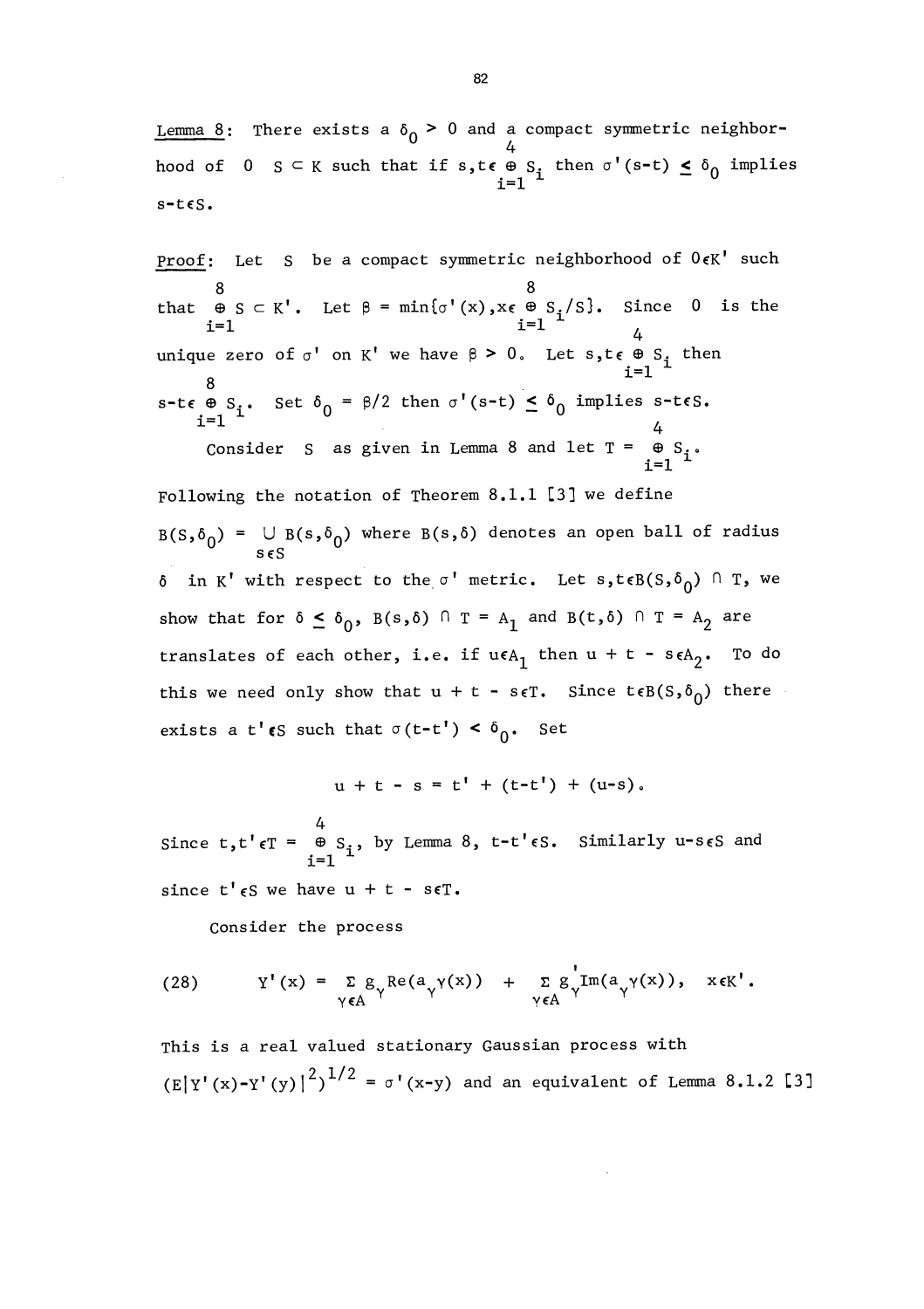holds for this process.

Assume that the series (28) converges uniformly a.s. on K'. By the Landau, Shepp, Fernique theorem (Corollary 2.4.6 [5]) we have  $E(sup Y'(x)) < \infty$ . We refer to the second paragraph of 8.1.4 [3]  $x \in K$ with S and T as given above. This shows that there exists a  $\delta'$  > 0 such that

$$
\int_{0}^{\delta} \left(\log N_{\sigma^1}(s, u)\right)^{1/2} du < \infty
$$

and since S is compact we also have  $J(S, \sigma') \leq \infty$ . Finally, since  $K'$  is compact, there exists a constant  $C > 0$  such that  $N_{\sigma}$ ,(S,u)  $\geq$  C  $N_{\sigma}$ ,(K',u). Therefore  $J(K',\sigma')$  <  $\infty$ . To obtain Theorem 7 for  $Y(x)$ ,  $x \in K$  we note that the series (27) and (28) either both converge uniformly a.s. or neither does. Furthermore

$$
E(\sup_{x \in K'} Y'(x)) = E(\sup_{x \in K} Y(x))
$$

and  $N_{\sigma}$ ,  $(K', u) = N_{\sigma}(K, u)$ . Therefore we obtain Theorem 7.

Let  $\{Y_k, k = 1, 2, \ldots\}$  be an ordering of  $A \subset \Gamma$ . Our main result on necessary conditions for the convergence of random Fourier series is contained in the following lemma.

Lemma 9: In the notation established above we have

(29) 
$$
\sum_{n=1}^{n} a_{k} \epsilon_{k} \xi_{k} \gamma_{k} \|^{2} \big)^{1/2}
$$

$$
\leq \, c (\sup_k \, \mathop{\mathbb{E}}\nolimits |\, \xi_k|^{\, 2})^{1/2} ( \mathop{\mathbb{E}}\nolimits \, \sup_n \! \| \, \mathop{\mathbb{E}}\nolimits \nolimits \nolimits_{k=1}^n \! \alpha_k g_k \gamma_k \|^2 )^{1/2}
$$

and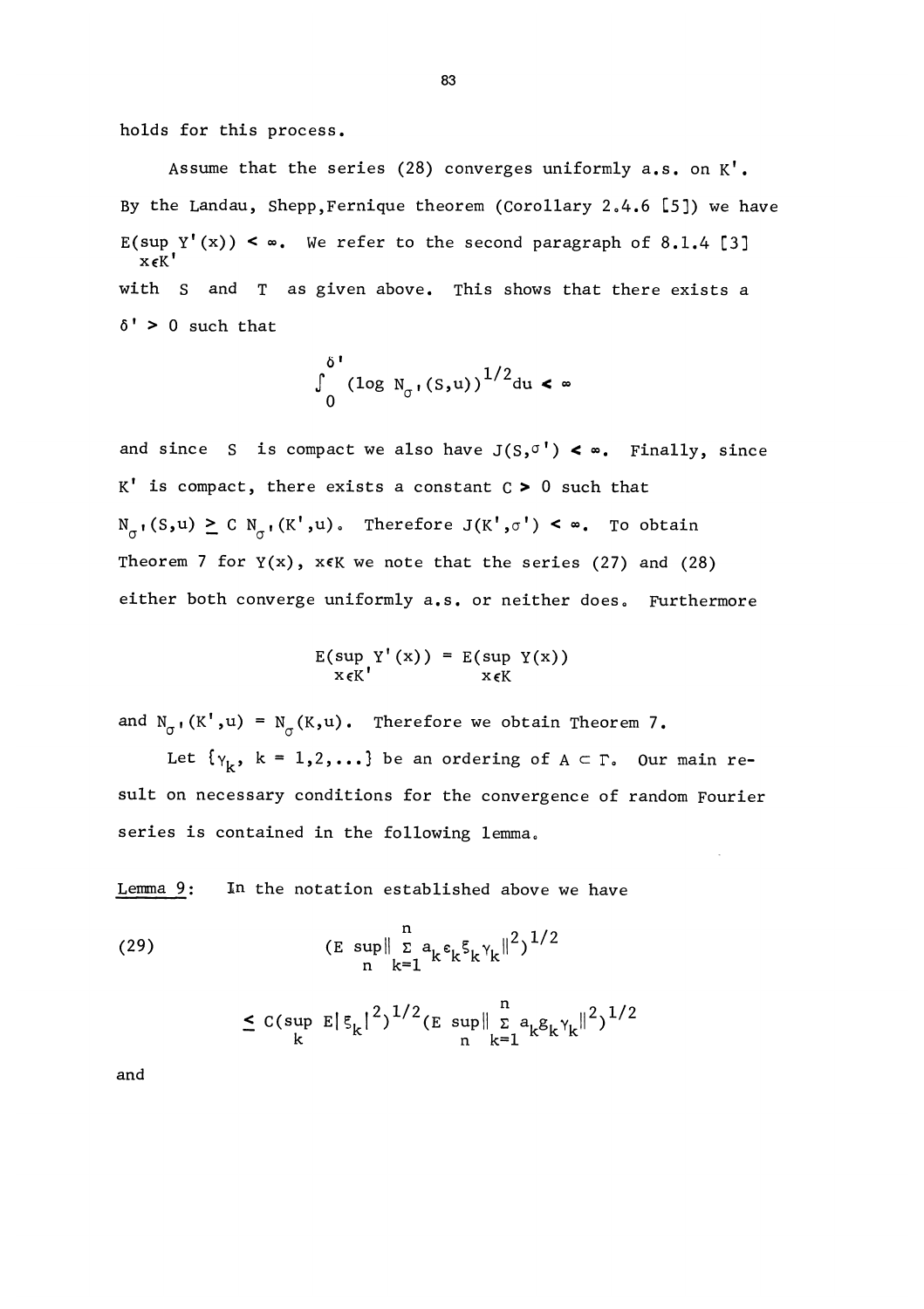(30) 
$$
\text{(E sup } \|\sum_{k=1}^{n} a_k g_k \gamma_k\|^2)^{1/2} \leq C' \text{(E sup } \|\sum_{k=1}^{n} a_k \varepsilon_k \gamma_k\|^2)^{1/2}.
$$

In particular, if  $\sum_{\gamma \in A} a_{\gamma} \epsilon_{\gamma}(\alpha)$  converges uniformly a.s. then so does  $\sum_{\gamma \in A} a_{\gamma} g_{\gamma}(\mathbf{x})$  and

(31) 
$$
(E\|\sum_{\gamma\in A}a_{\gamma}g_{\gamma}\gamma\|^2)^{1/2} \leq C''(E\|\sum_{\gamma\in A}a_{\gamma}\epsilon_{\gamma}\gamma\|^2)^{1/2}.
$$

(Here  $C, C'$  and  $C''$  are finite constants independent of  $\{a_{k}\}\right)$ .

Proof: Belyaev's dichotomy [1], states that a stationary Gaussian"process on the real line either has continuous sample paths a.s. or else is unbounded on all intervals. This dichotomy also holds for G(x) and is a consequence of results of Ito and Nisio. (A proof can be made using Theorems  $3.4.7$  and  $3.4.9$  [5].) Consequently, we have that either  $\sum_{k=1}^{\infty} a_k g_k \gamma_k(x)$  converges uniformly a.s. on  $K$  or else for all open sets  $U \subset K$ 

(32) 
$$
\sup_{n} \sup_{x \in U} \sup_{k=1}^{n} \mathbb{E} a_{k} g_{k} \gamma_{k}(x) = \infty \text{ a.s.}
$$

We also note that by Levy's inequality and the Landau, Shepp, Fernique theorem, if  $\sum\limits_{\mathclap{\text{--}}\,1}^{\infty}a_{\mathsf{k}}\mathsf{S}_{\mathsf{k}}\mathsf{Y}_{\mathsf{k}}$  converges uniformly  $\mathsf{a.s.}$  then

(33) 
$$
E(\sup_{h} \left\| \sum_{k=1}^{n} a_{k} g_{k} \gamma_{k} \right\|^{2}) < \infty.
$$

Inequality (29) is a consequence of the closed graph theorem. Let  $B_1$  be the Banach space of sequences of complex numbers m  $\{a^{\vphantom{\dagger}}_{1},a^{\vphantom{\dagger}}_{2},\ldots\}$  for which  $\sum\limits_{k=1}^{\infty}a^{\vphantom{\dagger}}_{k}\xi^{\vphantom{\dagger}}_{k}$  converges uniformly  $a$ .s. on K and  $\|\{a\}\|_1 = (E \sup\| E a_k g_k \gamma_k \|^2)^{1/2} < \infty$ . Let  $B_2$  denote the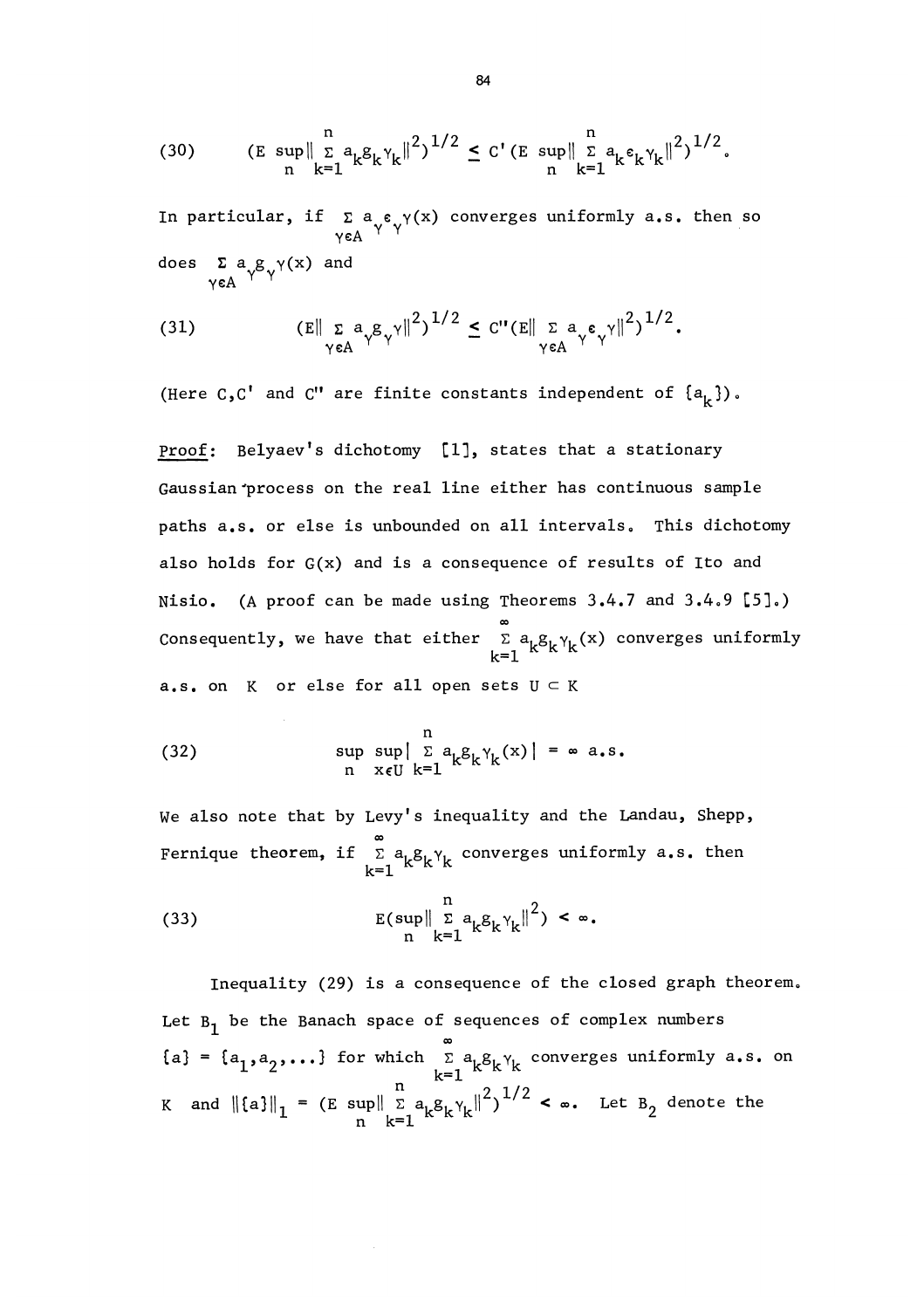Banach space of sequences of complex numbers  $\{a\} = \{a_1, a_2, \ldots\}$  for m which  $\Sigma$  a<sub>k</sub> $\varepsilon$ <sub>k</sub> $\S$ <sub>k</sub> $\gamma$ <sub>k</sub> converges uniformly a.s. on K for all sequences of complex random variables  $\{\xi_k\}$  satisfying  $E |\xi_k|^2 \leq 1$  and  $\left\|\left\{a\right\}\right\|_2 = \sup_{\left\{\xi_{\rm L}\right\}} \left(\mathbb{E}\sup_{\mathbf{k}=1} \left\|\frac{\mathbb{E}\left\|a\xi_{\rm R}\xi_{\rm R}\right\|^{2}}{\mathbb{E}\left\|a\xi_{\rm R}\right\|^{2}}\right)^{1/2} < \infty.$  Then  $\left\|\left\{a\right\}\right\|_1 < \infty$  implies I( $\sigma$ ) <  $\in$  by Theorem 7, (33) and (17) and I( $\sigma$ ) <  $\in$  implies  $\|\{a\}\|_2$  <  $\in$  by (8) of Theorem I (which we have already proved) and Levy's inequality. Therefore (29) follows from the closed graph theorem applied to the identity mapping of  $B_1$  onto  $B_2$ .

To obtain (30) we write  $g_k = g_k' + g_k''$  where  $g_k = g_k$ I[ $|g_k| < N$ ] (I[A]) is the indicator function of the set A) and N is chosen so that  $(E|g_k^{''}|^2)^{1/2} = (2C)^{-1}$ . Then, for all j

$$
\mathop{\mathbb{E}}_{n \leq j}(\sup_{k=1}^{n} \mathop{\mathbb{E}}_{k \in \mathbb{1}}^{a} a_{k} g_{k} \gamma_{k} \|^{2})^{1/2}
$$

$$
\leq (E \sup_{n \leq j} \|\sum_{k=1}^{n} a_k g_k^{\prime} \gamma_k\|^2)^{1/2} + (E \sup_{n \leq j} \|\sum_{k=1}^{n} a_k g_k^{\prime \prime} \gamma_k\|^2)^{1/2}.
$$

By Theorem 5.3 [12]

$$
(E \sup_{n \le j} \|\sum_{k=1}^{n} a_k g_k^{\prime} \chi_k\|^2)^{1/2} \le N(E \sup_{n \le j} \|\sum_{k=1}^{n} a_k \varepsilon_k^{\prime} \chi_k\|^2)^{1/2}
$$

and by (29)

$$
(\mathbf{E} \sup_{n \leq j} \|\sum_{k=1}^{n} a_k g_k^{\prime\prime} \gamma_k\|^2)^{1/2} \leq \frac{1}{2} (\mathbf{E} \sup_{n \leq j} \|\sum_{k=1}^{n} a_k g_k^{\prime\prime} \gamma_k\|^2)^{1/2}.
$$

putting this together we have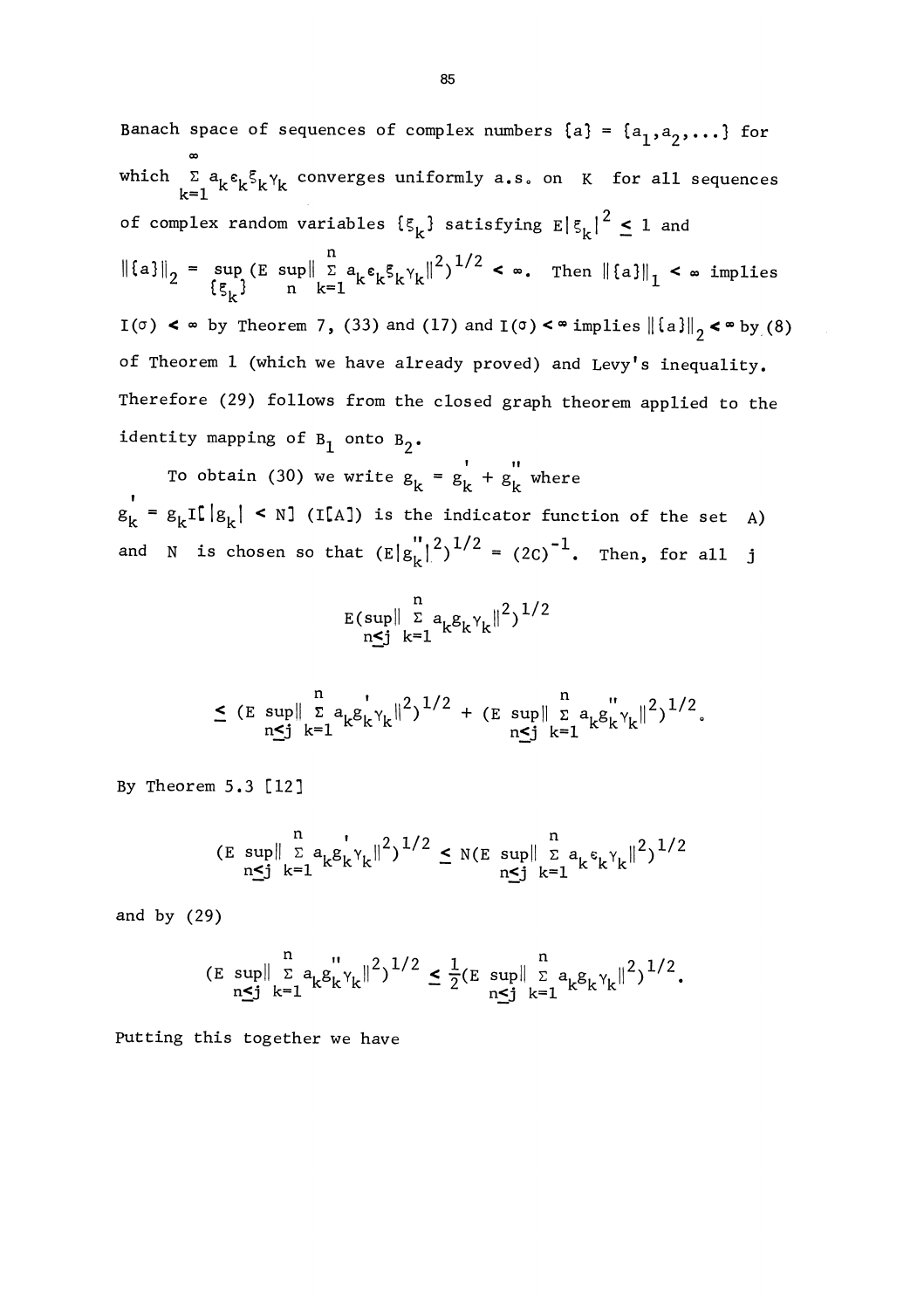$$
\left(\mathbf{E} \sup_{n \leq j} \|\sum_{k=1}^{n} a_k g_k \gamma_k\|^2\right)^{1/2} \leq 2N \left(\mathbf{E} \sup_{n \leq j} \|\sum_{k=1}^{n} a_k \varepsilon_k \gamma_k\|^2\right)^{1/2}.
$$

Passing to the limit as  $j \rightarrow \infty$  we obtain (30) with  $C' = 2N$ .

If  $\sum_{\gamma \in A} a_{\gamma} e_{\gamma}(\gamma)$  converges uniformly a.s. the right side of (30) is finite by Kahane's theorem; therefore  $\sum_{v \in A} a_{\gamma} g_{\gamma} (x)$  converges uniformly a,s, by (30) and the extended Belyaev dichotomy.

By Lemma 9, and what we have already proved, we have that  $I(\sigma)$  <  $\in$  is a necessary and sufficient condition for the uniform convergence a.s. of  ${}_{\mathsf{K}}\circ {\mathsf{a}}_{\mathsf{k}}\circ_{\mathsf{k}}\circ_{\mathsf{k}}\circ \mathsf{This}$ , essentially, is all we need to complete the proof of Theorem 1. For instance, if  $\{S_k\}$  is also independent (besides satisfying (2)) then by Theorem 5.1 [12],  $I(\sigma)$  <  $\infty$  is a necessary and sufficient condition for the uniform convergence a,s, of the series in (3). Also, one can easily show that I( $\sigma$ ) =  $\infty$  implies E sup $\left\| \begin{array}{cc} n \\ \sum a_k \varepsilon_k \zeta_k \gamma_k \end{array} \right\|^2 = \infty$ . For the actual  $n$ completion of the proof of Theorem 1 we refer the reader to Lemma 2.5 [8] and the brief "Proof of Theorem 1.1" on page 2.11 [8]. This material, although written for the case  $G = R$ , extends immediately to the case considered here.

All the results of [8] have versions for the more general class of random series considered in this paper. These include a central limit theorem for  $Z(x)$  and the identification of the uniformly convergent series of the type given in (3) with a Banach space of cotype 2. An application of random Fourier series to a non-random problem in the study of lacunary series is given in [10].

Note that it is not necessary to assume that sup  $\left. \mathbb{E}\right\vert \xi_{\sqrt{}} \right\vert^{2}$  <  $\in$  in  $\gamma$   $\gamma$ 

86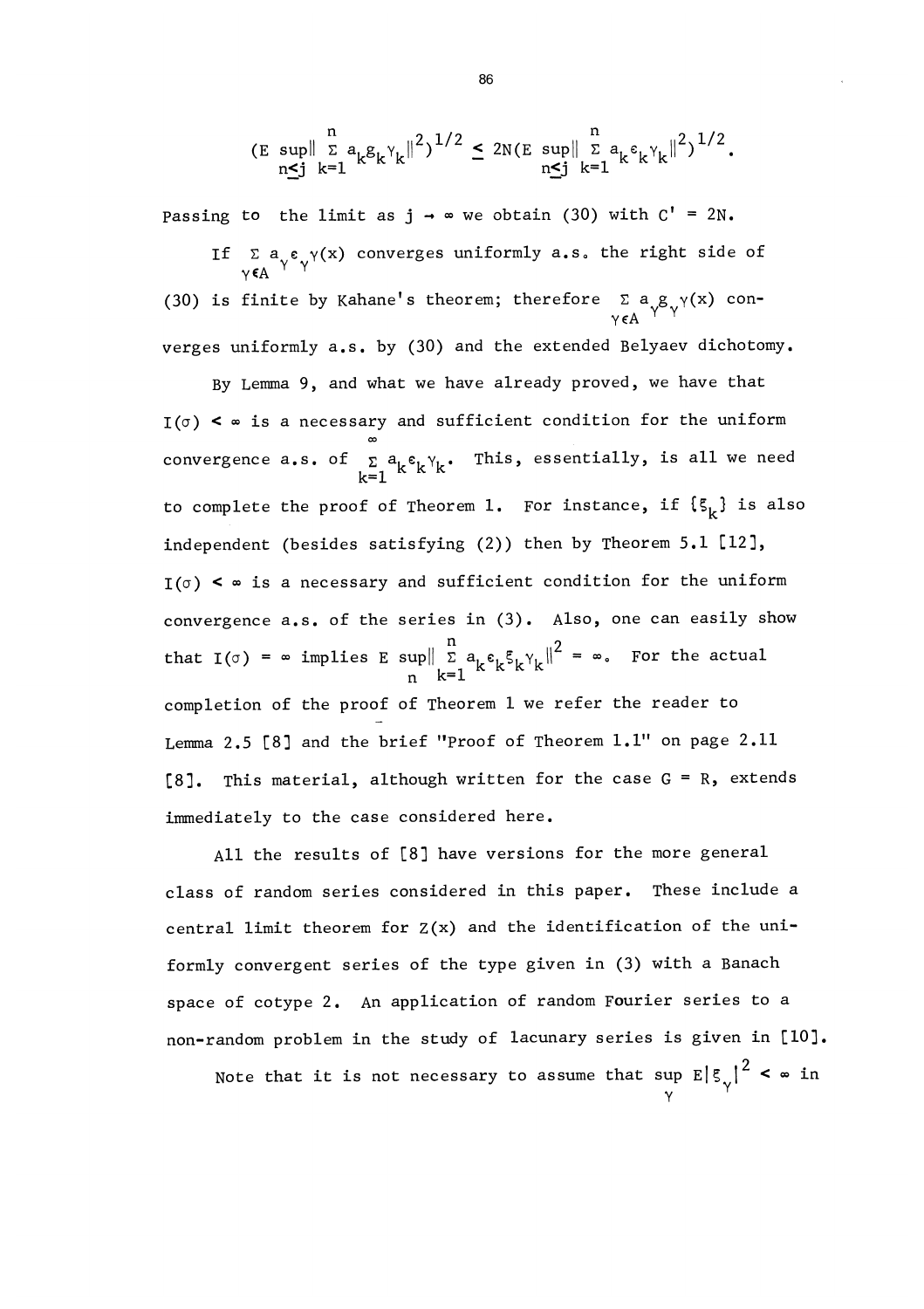(3). Let  $\{\xi_{\sqrt{\}}\}$  be simply a sequence of complex valued random variables on the probability space  $(\Omega_1, \mathcal{T}_1, P_1)$ . Then a necessary and sufficient condition of the series (3) to converge uniformly a.s. is that

(34) 
$$
I((\sum_{\gamma} |a_{\gamma}|^2 | \xi_{\gamma}(\omega_1)|^2 | \gamma(s)-1|^2)^{1/2}) \le \infty \text{ a.s. } (P_1).
$$

From (34) we can obtain results even when the  $\{\xi_{\gamma}\}\$  do not have second moments. For example, let  $\{\xi_{\gamma}\}\$  be independent copies of  $\xi$ where  $E[e^{it\xi}] = e^{-|t|^p}$ . Then we have

$$
\mathcal{I}(\left(\sum_{\gamma} |a_{\gamma}|^p |\gamma(s) - 1|^p\right)^{1/p}) < \infty
$$

implies  $\Sigma$  a  $\epsilon$   $\zeta$   $\gamma$  (x) converges uniformly a.s. (see Theorem 2.9 [8]).

ve plan to elaborate upon these remarks and to give a more detailed proof of Theorem I in a later paper.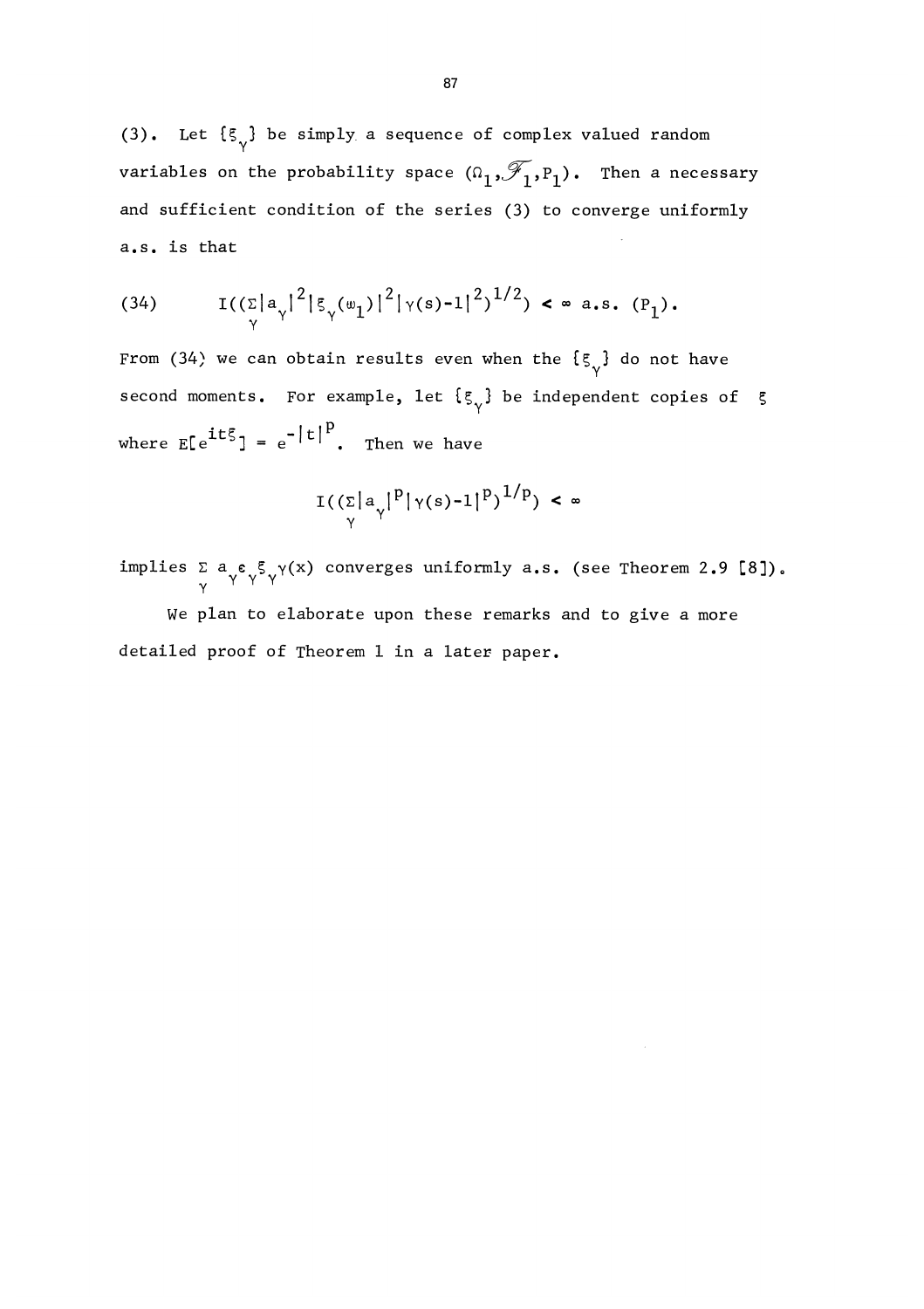## References

- [1] Belyaev, Yu. K., Continuity and Hölder's conditions for sample functions of stationary Gaussian processes, Proc. Fourth Berkeley Symp. Math. Statist. Prob. 2 (1961), 22-33.
- [2] Dudley, R. M The sizes of compact subsets of Hilbert space and continuity of Gaussian processes, J. Funct. Anal. 1 (1967), 290-330.
- [3] Fernique, X., Régularité des trajectories des fonctions aléatoires gaussiennes, Lecture Notes in Mathematics, 480, 1975, 1-96.
- [4] Jain, N. C. and Marcus, M. B., Sufficient conditions for the continuity of stationary Gaussian processes and applications to random series of functions, Ann. Inst. Fourier (Grenoble) 24 (1974), 117-141.
- [5] Jain, N. C. and Marcus, M. B., Continuity of subgaussian processes, Advances in Probability, Vol. 5, M. Dekker.
- [6] Kahane, J. P., Some random series of functions, 1968, D. C. Heath, Lexington, Mass.
- [7] Marcus, M. B., Continuity and the central limit theorem for random trigonometric series, Z. Warscheinlichkeitsth., 42 (1978), 35-56.
- [8] Marcus, M. B. and pisier, G., Necessary and sufficient conditions for the uniform convergence of random trigonometric series, Lecture Note Series, 1978, Arhus University, Denmark.
- [9] Paley, R. E. A. C. and Zygmund, A., On series of functions (1) (2) (3), Proceedings of Cambridge Phil. Soc. 26 (1930),